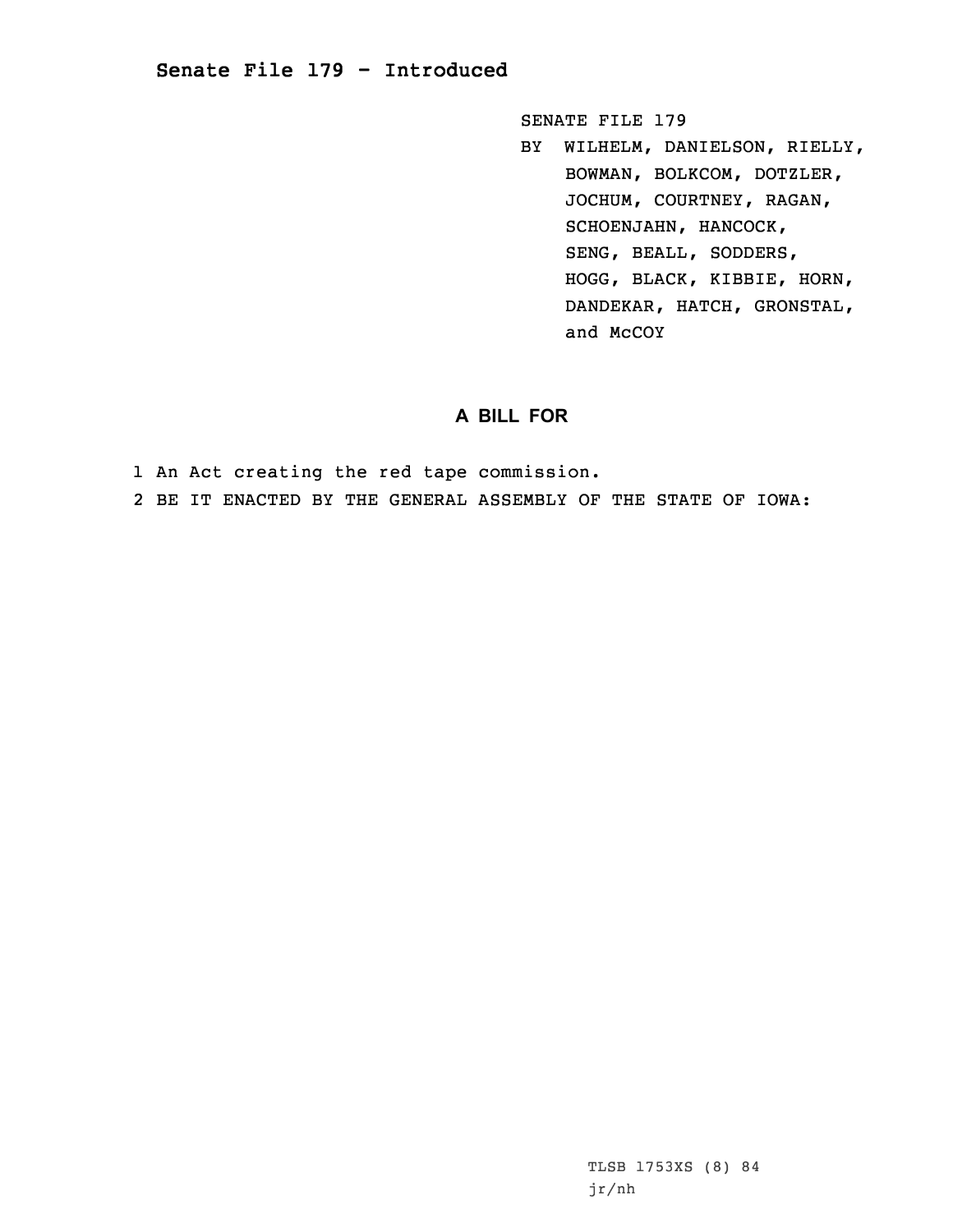S.F. 179

1 Section 1. RED TAPE COMMISSION. <sup>A</sup> commission of twenty members is created to comprehensively review all proposed and existing rules and regulations in order to assess the effects of such rules and regulations on Iowa's economy and to determine whether the resulting burdens on small businesses and workers outweigh the intended benefits. The commission shall also review the application processes for permits, grants, and tax credits to ensure the processes are streamlined.

9 1. COMMISSION MEMBERSHIP. The commission shall consist of 10 the following members:

11 a. The director of the department of natural resources or 12 <sup>a</sup> designee.

13 b. The director of the department of economic development 14 or <sup>a</sup> designee.

15 c. The director of inspections and appeals or <sup>a</sup> designee.

16 d. The director of public health or <sup>a</sup> designee.

17 e. The director of the department of commerce or <sup>a</sup> designee. 18 f. The director of the department of workforce development 19 or <sup>a</sup> designee.

20 g. The director of revenue or <sup>a</sup> designee.

21 h. The director of the department of cultural affairs or <sup>a</sup> 22 designee.

 i. Two small business representatives, to be appointed by the governor and to serve at the pleasure of the governor. j. Two environmental group representatives, to be appointed by the governor and to serve at the pleasure of the governor. k. One city representative, to be appointed by the governor

28 and to serve at the pleasure of the governor. 29 l. One county representative, to be appointed by the

30 governor and to serve at the pleasure of the governor.

31 m. Two members with expertise in economic development in 32 Iowa, to be appointed by the governor and to serve at the 33 pleasure of the governor.

-1-

34 n. Four members of the general assembly serving as 35 ex officio, nonvoting members, one representative to be

> LSB 1753XS (8) 84 jr/nh 1/3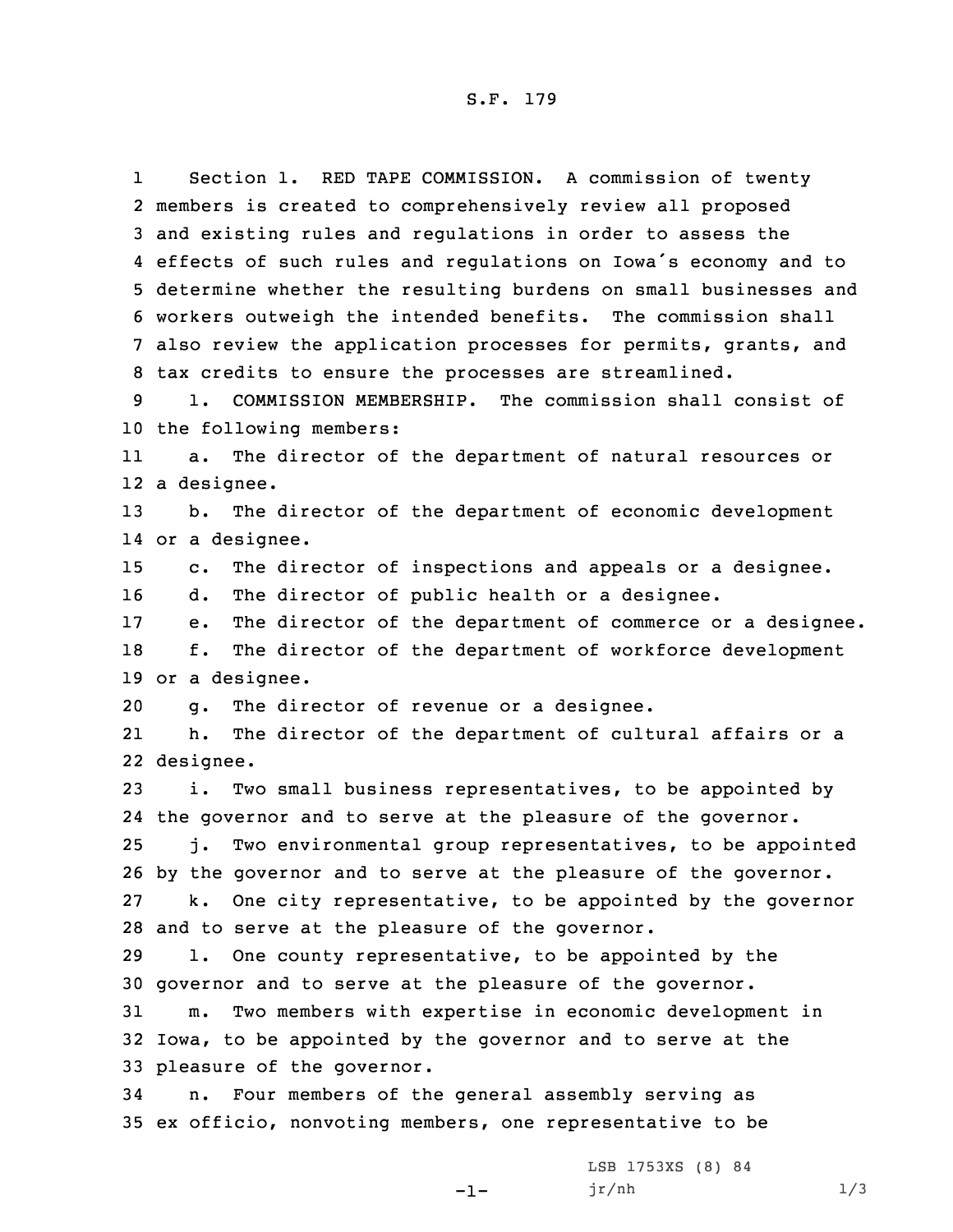S.F. 179

 appointed by the speaker of the house of representatives, one representative to be appointed by the minority leader of the house of representatives, one senator to be appointed by the majority leader of the senate after consultation with the president of the senate, and one senator to be appointed by the minority leader of the senate.

7 2. COMMISSION ORGANIZATION AND OPERATION.

8 a. The commission shall select its own chairperson and 9 establish its rules of procedure.

10 b. By December 1, 2011, the commission shall hold at least 11 three public hearings throughout Iowa to listen to the concerns 12 of Iowa citizens.

13 c. The commission may also meet as deemed necessary by the 14 chairperson.

15 d. <sup>A</sup> majority of the members of the commission shall 16 constitute <sup>a</sup> quorum.

17 e. Members shall serve without compensation, but may be 18 reimbursed for actual expenses.

19 f. The department of economic development shall provide 20 staff support for the commission.

21 3. REPORT. The commission shall submit recommendations 22 to the general assembly, the office of lean enterprise, and the governor on or before January 15, 2012, identifying rules, policies, or procedures for which the negative effects on Iowa's economy, on small businesses, and on workers in this state outweighs the intended benefits of the rules, policies, or procedures.

28 4. TERMINATION. The commission shall terminate upon 29 submission of its report to the general assembly. 30 EXPLANATION

 This bill creates the red tape commission. The commission's purpose is to review state law to assess the effects of such laws on Iowa's economy and determine whether the resulting burdens on small businesses and workers outweigh the intended benefits. The commission is to recommend changes in the

 $-2-$ 

LSB 1753XS (8) 84  $jr/nh$  2/3